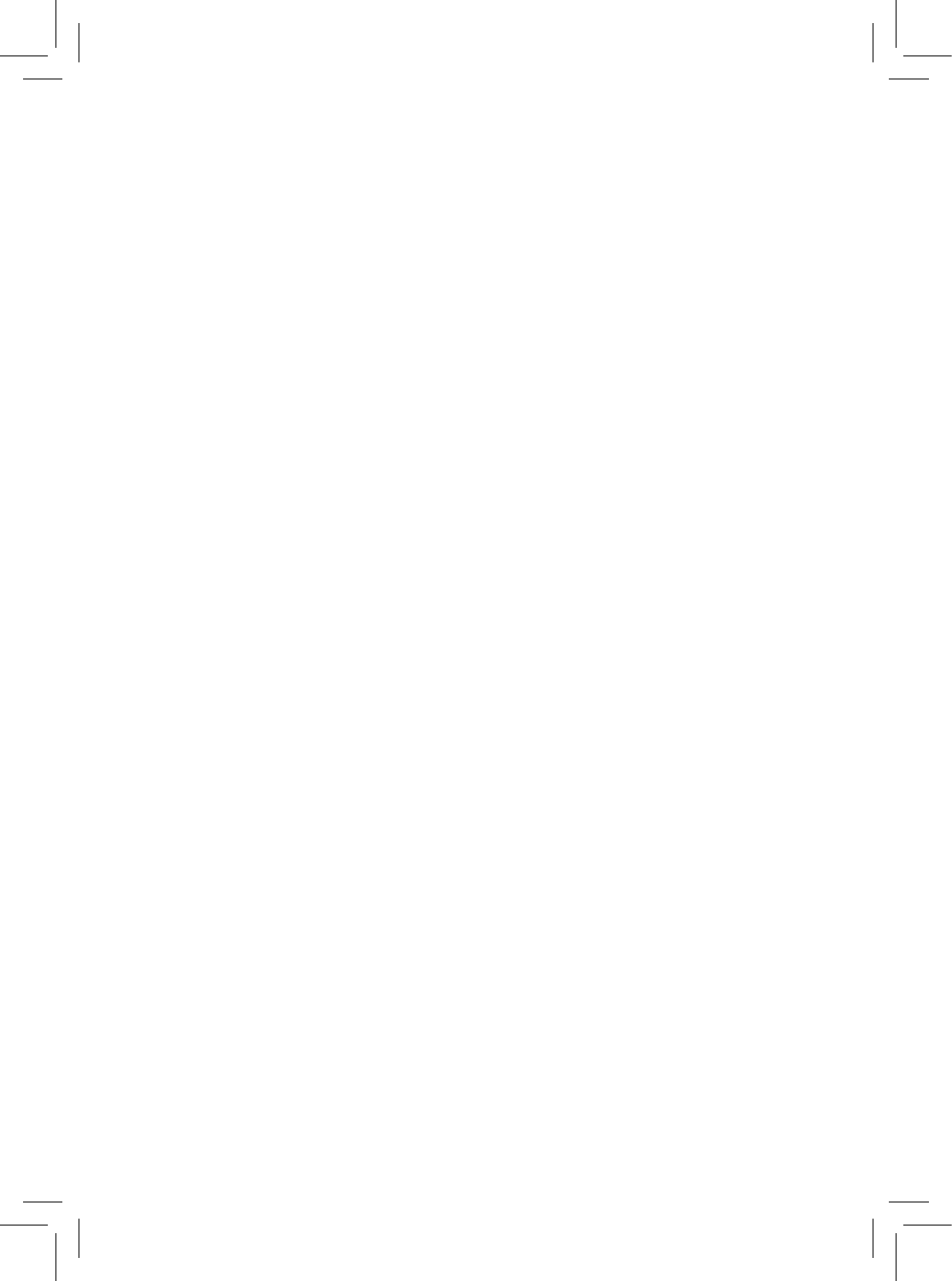**Please read this manual carefully to ensure your safety and correct operation and care of the machine. If you are using the Power Chisel correctly, it will provide you with years of reliable service and save you time and money.**

#### **TABLE OF CONTENTS Page No.**

- **1. Rules for safe operation of electrical equipment**
- **8. Knowing your tool**
- **9. Unpacking and Assembly**
- **10. Operation**
- **14. Maintenance**
- **16. Accessories & Spare Parts**
- **17. Other Products**





### **WARNING - READ ALL INSTRUCTIONS**

Failure to follow all instructions listed below, may result in electric shock, fire and/or personal injury. The term "power tool" in all the warnings listed below refers to your mains operated (corded) power tool or battery-operated (cordless) power tool.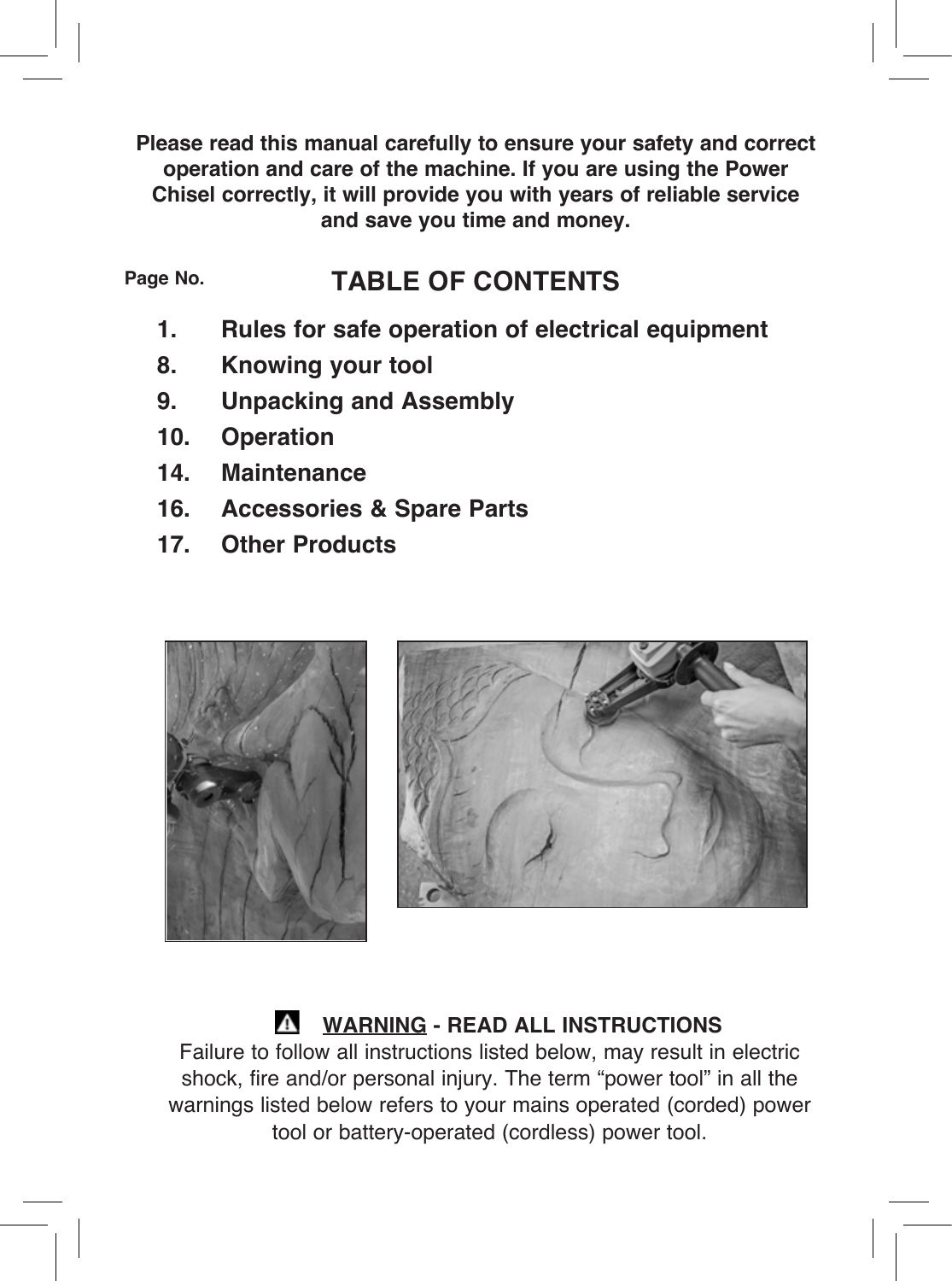### **GENERAL POWER TOOL SAFETY WARNINGS**

### **WARNING - READ ALL SAFETY WARNINGS, INSTRUCTIONS, ILLUSTRATIONS AND SPECIFICATIONS PROVIDED WITH THIS POWER TOOL.**

Failure to follow all instructions listed below, may result in electric shock, fire and/or personal injury.

Save all warnings and instructions for future reference.

The term "power tool" in the warnings refers to your mains-operated (corded) power tool or battery-operated (cordless) power tool.

### **1) WORK AREA SAFETY**

• **Keep work area well ventilated, clean and well lit.** Cluttered or dark areas invite accidents.

• **Do not operate power tools in explosive atmospheres, such as in the presence of flammable liquids, gases or dust.** Power tools create sparks which may ignite the dust or fumes.

• **Keep children and bystanders away while operating a power tool.** Distractions can cause you to loose control.

### **2) ELECTRICAL SAFETY**

• **Power tool plugs must match the outlet.** Never modify the plug in any way. Do not use any adapter plugs with earthed (grounded) power tools. Unmodified plugs and matching outlets will reduce risk of electric shock.

• **Avoid body contact with earthed or grounded surfaces, such as pipes, radiators, ranges and refrigerators.** There is an increased risk of electric shock if your body is earthed or grounded.

• **Do not expose power tools to rain or wet conditions. Water entering a power tool will increase the risk of electric shock.**

• **Do not abuse the cord. Never use the cord for carrying, pulling, or unplugging the power tool. Keep cord away from heat, oil, sharp edges or moving parts.** Damaged or entangled cords increase the risk of electric shock.

• **When operating a power tool outdoors, use an extension cord suitable for outdoor use.** Use of a cord suitable for outdoor use reduces the risk of electric shock.

**IF OPERATING A POWER TOOL IN A DAMP LOCATION IS UNAVOIDABLE, USE A RESIDUAL CURRENT DEVICE (RCD) PROTECTED SUPPLY. USE OF AN RCD REDUCES THE RISK OF ELECTRIC SHOCK.**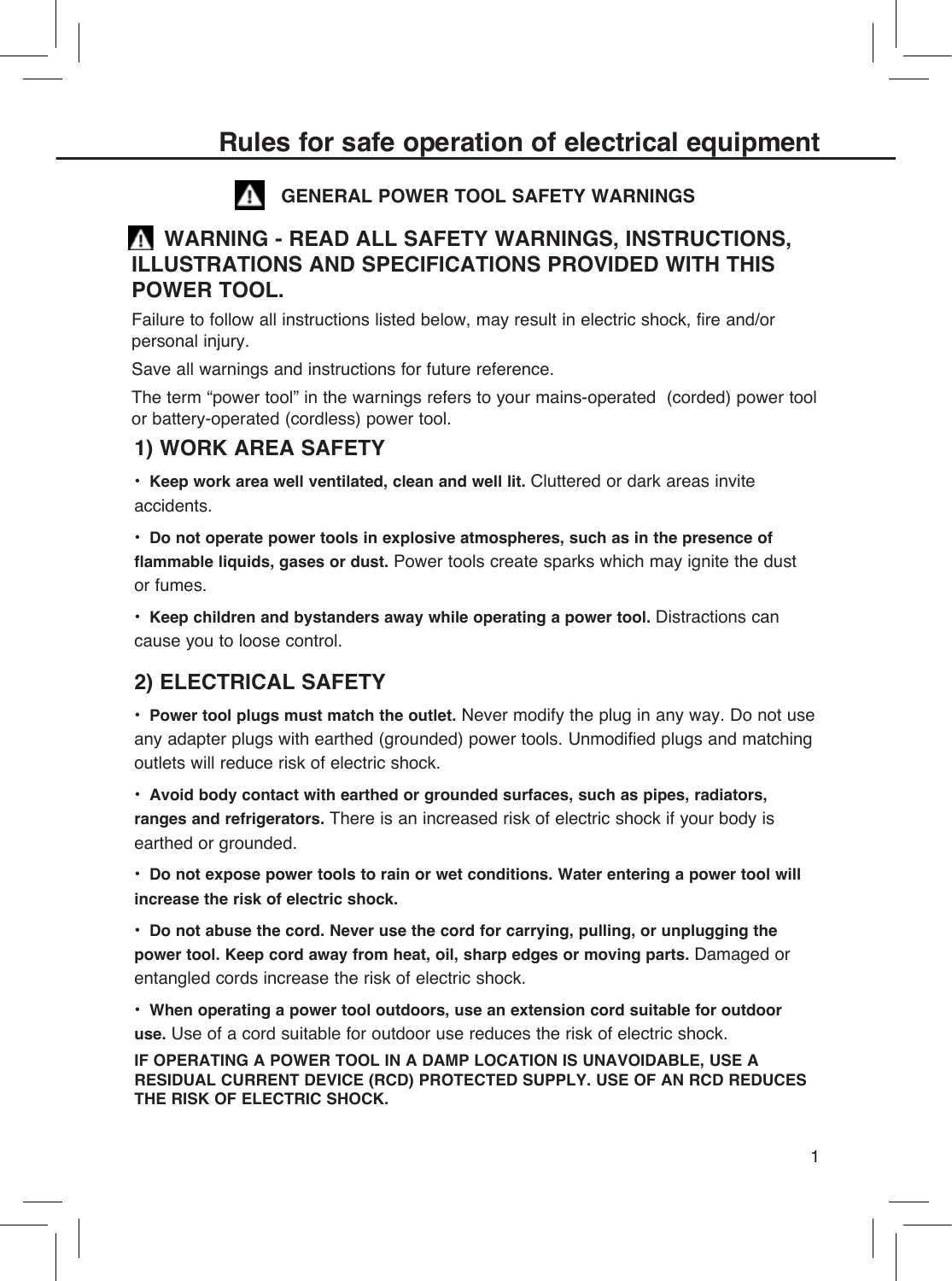### **3) PERSONAL SAFETY**

• **Stay alert, watch what you are doing and use common sense when operating a power tool. Do not use a power tool while you are tired or under the influence of drugs, alcohol or medication.** A moment of inattention while operating power tools may result in serious personal injury.

• **Use personal protective equipment. Always wear eye protection.** Protective equipment such as dust mask, non-skid safety shoes, hard hat or hearing protection used for appropriate conditions will reduce personal injuries.

• **Prevent unintentional starting. Ensure the switch is in the off-position before connecting to a power source and/or battery pack, picking up or carrying the tool.**  Carrying power tools with your finger on the switch or energizing power tools that have the switch on invites accidents.

• **Remove any adjusting key or wrench before turning the power tool on.** A wrench or a key left attached to a rotating part of the power tool may result in personal injury.

• **Do not overreach. Keep proper footing and balance at all times.** This enables better control of the power tool in unexpected situations

• **Dress properly. Do not wear loose clothing or jewellery. Keep your hair, clothing and gloves away from moving parts.** Loose clothes, jewellery or long hair can be caught in moving parts.

• **If devices are provided for the connection of dust extraction and collection facilities, ensure these are connected and properly used.** Use of dust collection can reduce dustrelated hazards.

• **Always follow tool safety principles when operating power tools.** Careless action can cause severe injuries within a fraction of a second.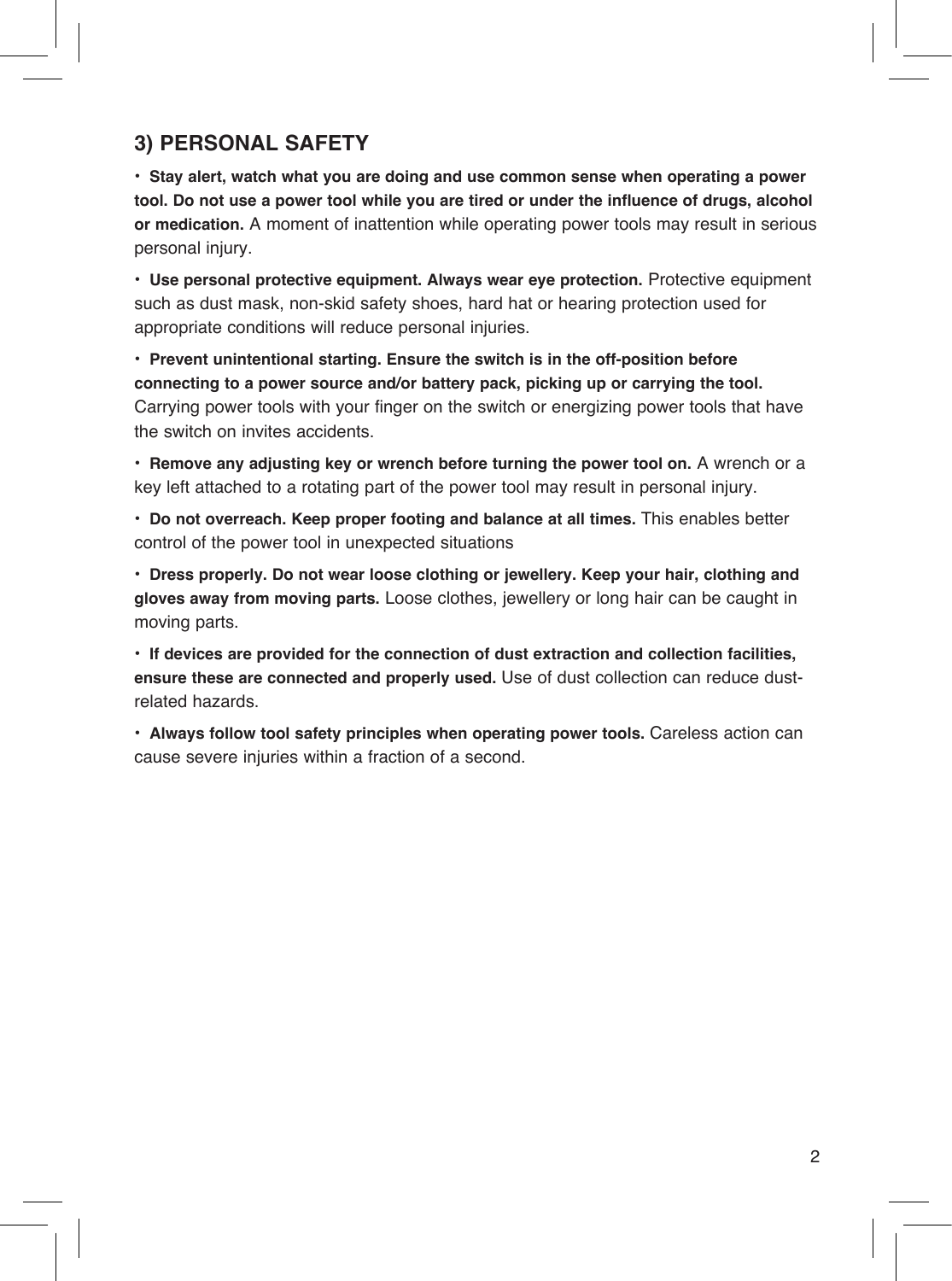### **4) POWER TOOL USE AND CARE**

• **Do not force the power tool. Use the correct tool for your application.** The correct power tool will do the job better and safer at the rate for which it was designed.

• **Do not use the tool if the switch does not turn it on and off.** Any power tool that cannot be controlled with the switch is dangerous and must be repaired.

• **Disconnect the plug from the power source and/or the battery pack from the power tool before making any adjustments, changing accessories, or storing power tools.** Such preventative safety measures reduce the risk of starting the power tool accidentally.

• **Store idle power tools out of the reach of children and do not allow persons unfamiliar with the power tool or these instructions to operate the power tool.** Power tools are dangerous in the hands of untrained users.

• **Maintain power tools and accessories. Check for misalignment or binding of moving parts, breakage of parts and any other condition that may affect the power tools operation. If damaged, have the power tool repaired before use.** Many accidents are caused by poorly maintained power tools.

• **Keep cutting tools sharp and clean.** Properly maintained cutting tools with sharp edges are less likely to bind and are easier to control.

• **Use the power tool, accessories and tool bits etc. in accordance with these instructions, taking into account the working conditions and the work to be performed.**  Use of the power tool for operations different from those intended could result in a hazardous situation.

• **Keep handles and grasping surfaces dry, clean and free from oil and grease.** Slippery handles and grasping surfaces do not allow for safe handling and control of the tool in unexpected siuations.

### **5) SERVICE**

• **Have your power tool serviced by a qualified repair person using only identical replacement parts.** This will ensure that the safety of the power tool is maintained.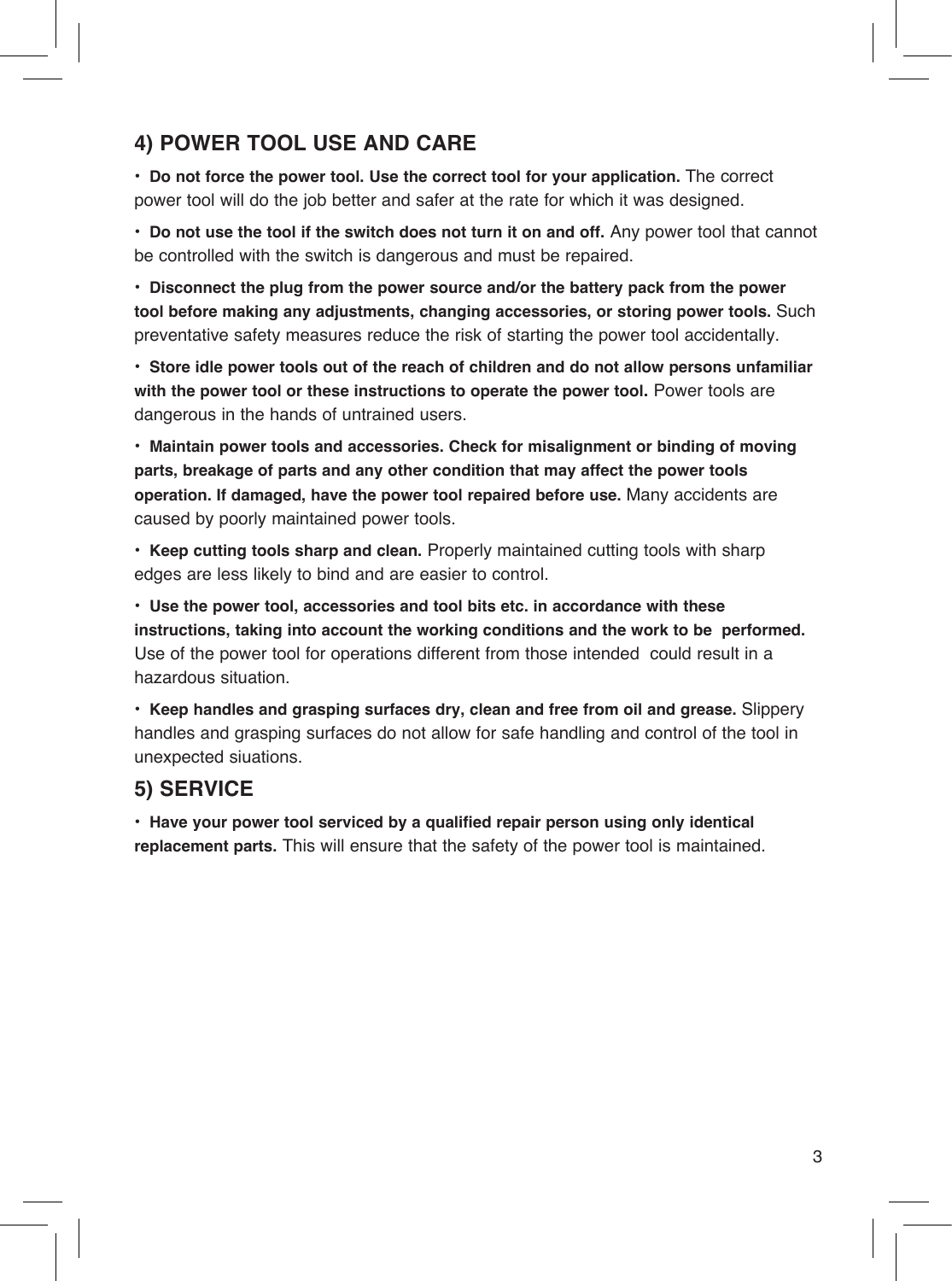# **SAFETY WARNINGS SPECIFIC FOR MINI GRINDER**

### **SAFETY WARNINGS COMMON FOR GRINDING, SANDING, WOOD CARVING, OR ABRASIVE CUTTING-OFF OPERATIONS:**

**1. This power tool is intended to function as a grinder, sander. Read all safety warnings, instructions, illustrations and specifications provided with this power tool.** Failure to follow all instructions listed below may result in electric shock, fire and/or serious injury.

**2. Operations such as polishing are not recommended to be performed with this power tool.** Operations for which the power tool was not designed may create a hazard and cause personal injury.

**3. Do not use accessories which are not specifically designed and recommended bythe tool manufacturer.** Just because the accessory can be attached to your power tool, it does not assure safe operation.

**4. The rated speed of the accessory must be at least equal to the maximum speed marked on the power tool.** Accessories running faster than their rated speed can break and fly apart.

**5. The outside diameter and the thickness of your accessory must be within the capacity rating of your power tool.** Incorrectly sized accessories cannot be adequately guarded or controlled.

**6. Threaded mounting of accessories must match the grinder spindle thread.** For accessories mounted by flanges, the arbour hole of the accessory must fit the locating diameter of the flange. Accessories that do not match the mounting hardware of the power tool will run out of balance, vibrate excessively and may cause loss of control.

**7. Do not use a damaged accessory. Before each use inspect the accessory such as abrasive wheels for chips and cracks, backing pad for cracks, tear or excess wear, wire brush for loose or cracked wires.** If power tool or accessory is dropped, inspect for damage or install an undamaged accessory. After inspecting and installing an accessory, position yourself and bystanders away from the plane of the rotating accessory and run the power tool at maximum no-load speed for one minute. Damaged accessories will normally break apart during this test time.

**8. Wear personal protective equipment. Depending on application, use face shield, safety goggles or safety glasses. As appropriate, wear dust mask, hearing protectors, gloves and workshop apron capable of stopping small abrasive or workpiece fragments. The eye protection must be capable of stopping flying debris generated by various oper**ations. The dust mask or respirator must be capable of filtrating particles generated by your operation. Prolonged exposure to high intensity noise may cause hearing loss.

**9. Keep bystanders a safe distance away from work area. Anyone entering the work area must wear personal protective equipment.** Fragments of workpiece or of a broken accessory may fly away and cause injury beyond immediate area of operation.

**10. Hold the power tool by insulated gripping surfaces only, when performing an operation where the cutting accessory may contact hidden wiring or its own cord.** Cutting accessory contacting a "live" wire may make exposed metal parts of the power tool "live" and could give the operator an electric shock.

**11. Position the cord clear of the spinning accessory.** If you lose control, the cord may be cut or snagged and your hand or arm may be pulled into the spinning accessory.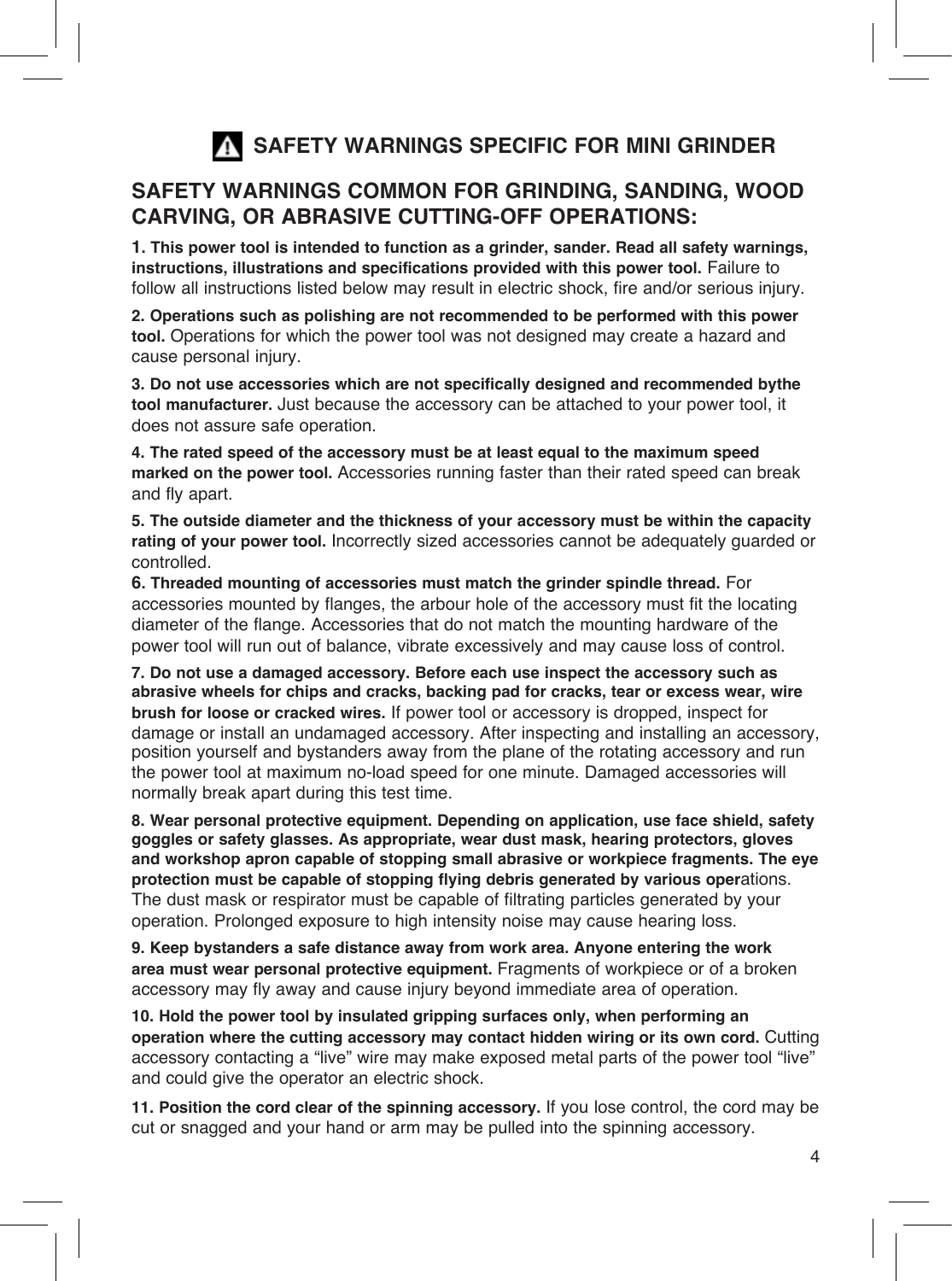**12. Never lay the power tool down until the accessory has come to a complete stop.** The spinning accessory may grab the surface and pull the power tool out of your control.

**13. Do not run the power tool while carrying it at your side.** Accidental contact with the spinning accessory could snag your clothing, pulling the accessory into your body.

**14. Regularly clean the power tool's air vents.** The motor's fan will draw the dust inside the housing and excessive accumulation of powdered metal may cause electrical hazards.

**15. Do not operate the power tool near flammable materials.** Sparks could ignite these materials.

**16. Do not use accessories that require liquid coolants.** Using water or other liquid coolants may result in electrocution or shock.

### **KICKBACK AND RELATED WARNINGS**

Kickback is a sudden reaction to a pinched or snagged rotating wheel, backing pad, brush or any other accessory.

Pinching or snagging causes rapid stalling of the rotating accessory which in turn causes the uncontrolled power tool to be forced in the direction opposite of the accessory's rotation at the point of the binding. For example, if an abrasive wheel is snagged or pinched by the workpiece, the edge of the wheel that is entering into the pinch point can dig into the surface of the material causing the wheel to climb out or kick out. The wheel may either jump toward or away from the operator, depending on direction of the wheel's movement at the point of pinching. Abrasive wheels may also break under these conditions. Kickback is the result of power tool misuse and/or incorrect operating procedures or conditions and can be avoided by taking proper precautions as given below.

**a) Maintain a firm grip on the power tool and position your body and arm to allow you to resist kickback forces.** Always use auxiliary handle, if provided, for maximum control over kickback or torque reaction during start-up. The operator can control torque reactions or kickback forces, if proper precautions are taken.

**b) Never place your hand near the rotating accessory.** Accessory may kickback over your hand.

**c) Do not position your body in the area where power tool will move if kickback occurs.**  Kickback will propel the tool in direction opposite to the wheel's movement at the point of snagging.

**d) Use special care when working corners, sharp edges etc. Avoid bouncing and snagging the accessory.** Corners, sharp edges or bouncing have a tendency to snag the rotating accessory and cause loss of control or kickback.

**e) Do not attach a saw chain woodcarving blade or toothed saw blade.** Such blades create frequent kickback and loss of control.

**f) Do not attach reinforced abrasive cut-off wheel.** Such tools can brake-off and cause injuries.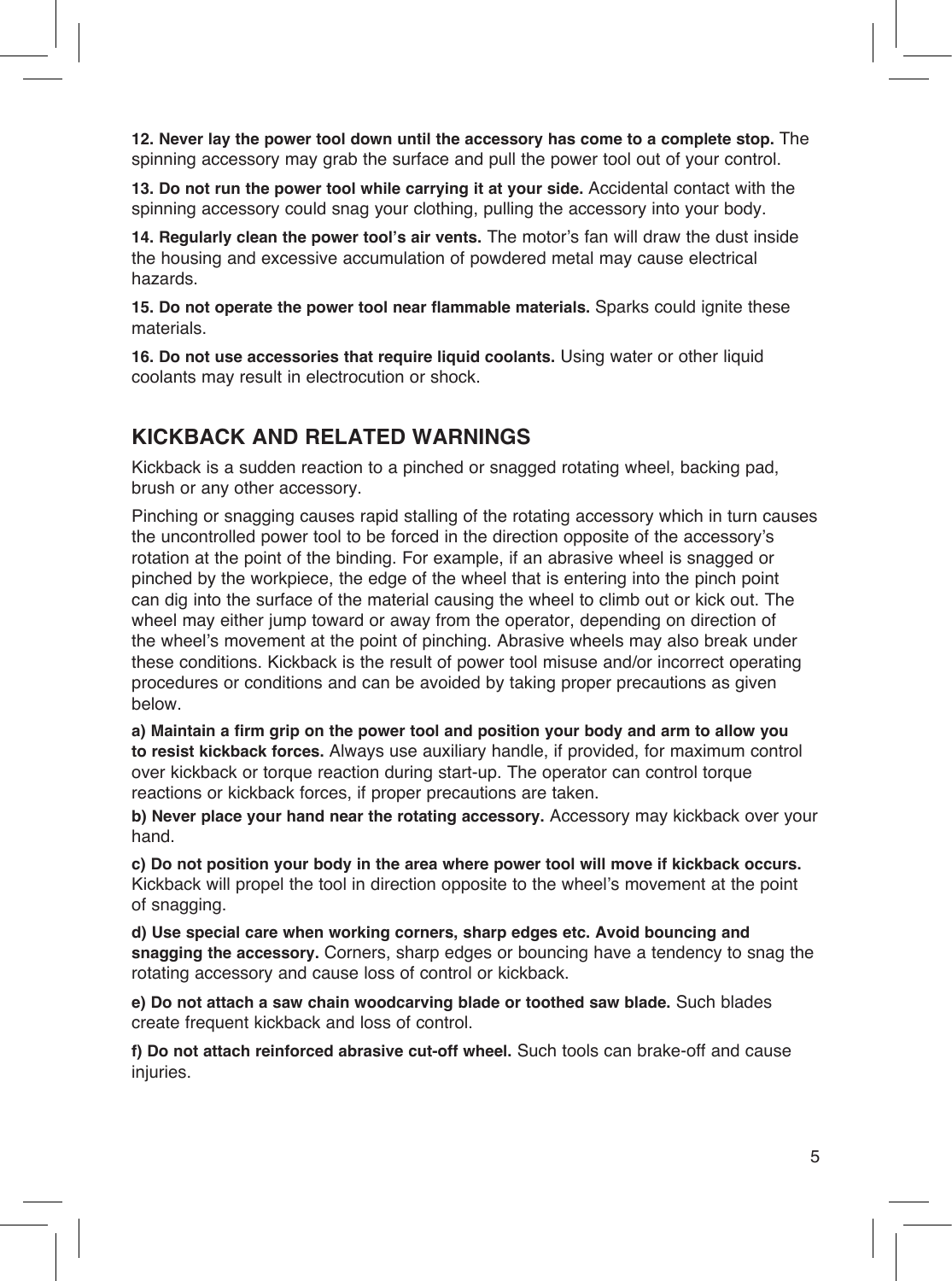### **SAFETY WARNINGS SPECIFIC FOR GRINDING AND ABRASIVE CUTTING-OFF OPERATIONS:**

**a) Use only wheel types that are recommended for your power tool and the specific guard designed for the selected wheel.** Wheels for which the power tool was not designed cannot be adequately guarded and are unsafe.

**b) The grinding surface of centre depressed wheels must be mounted below the plane of the guard lip.** An improperly mounted wheel that projects through the plane of the guard lip cannot be adequately protected.

**c) The guard must be securely attached to the power tool and positioned for maximum safety, so the least amount of wheel is exposed towards the operator.** The guard helps to protect the operator from broken wheel fragments, accidental contact with wheel and sparks that could ignite clothing.

**d) Wheels must be used only for recommended applications. For example: do not grind with the side of cut-off wheel.** Abrasive cut-off wheels are intended for peripheral grinding, side forces applied to these wheels may cause them to shatter.

**e) Always use undamaged wheel flanges that are of correct size and shape for your selected wheel.** Proper wheel flanges support the wheel thus reducing the possibility of wheel breakage.Flanges for cut-off wheels may be different from grinding wheel flanges.

**f) Do not use worn down wheels from larger power tools.** Wheel intended for larger power tool is not suitable for the higher speed of a smaller tool and may burst.

**g) Do not "jam" the cut-off wheel or apply excessive pressure. Do not attempt to make an excessive depth of cut.** Overstressing the wheel increases the loading and susceptibility to twisting or binding of the wheel in the cut and the possibility of kickback or wheel breakage.

**h) Do not position your body in line with and behind the rotating wheel. When the** wheel, at the point of operation, is moving away from your body, the possible kickback may propel the spinning wheel and the power tool directly at you.

**i) When wheel is binding or when interrupting a cut for any reason, switch off the power tool and hold the power tool motionless until the wheel comes to a complete stop.** Never attempt to remove the cut-off wheel from the cut while the wheel is in motion otherwise kickback may occur. Investigate and take corrective action to eliminate the cause of wheel binding.

**j) Do not restart the cutting operation in the workpiece.** Let the wheel reach full speed and carefully re-enter the cut. The wheel may bind, walk up or kickback if the power tool is restarted in the workpiece.

**k) Support panels or any oversized workpiece to minimize the risk of wheel pinching and kickback.** Large workpieces tend to sag under their own weight. Supports must be placed under the workpiece near the line of cut and near the edge of the workpiece on both sides of the wheel.

**l) Use extra caution when making a "pocket cut" into existing walls or other blind areas.** The protruding wheel may cut gas or water pipes, electrical wiring or objects that can cause kickback.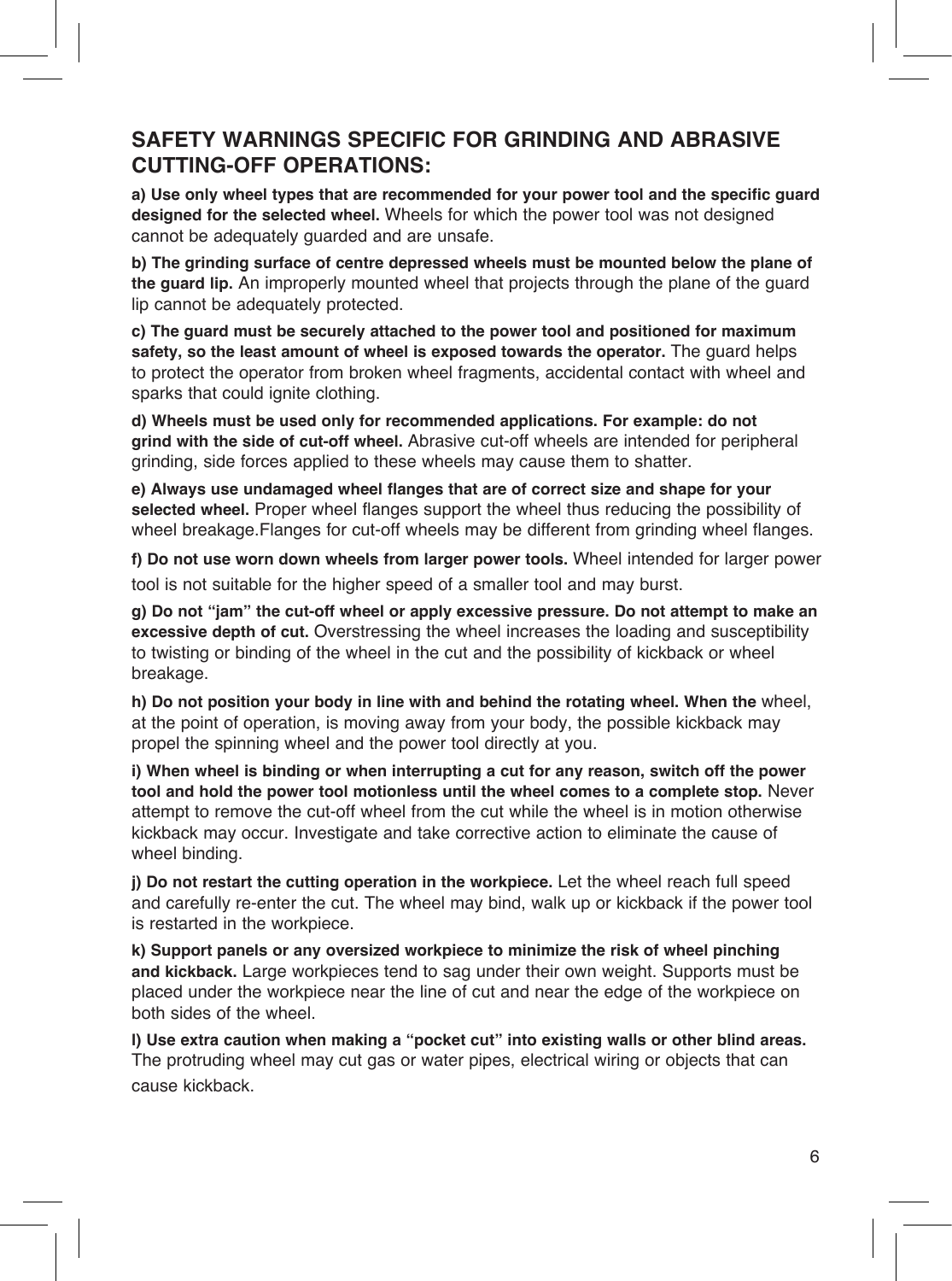**m) Do not use excessively oversized sanding disc paper. Follow manufacturers recommendations, when selecting sanding paper.** Larger sanding paper extending beyond the sanding pad presents a laceration hazard and may cause snagging, tearing of the disc or kickback.

#### **ADDITIONAL SAFETY WARNINGS**



#### **Wear hearing protection; Wear eye protection; Wear dust mask; Wear protective gloves.**

Use suitable detectors to determine if utility lines are hidden in the work area or call the local utility company for assistance. Contact with electric lines can lead to fire and electric shock. Damaging a gas line can lead to explosion. Penetrating a water line causes property damage or may cause an electric shock.

- **Release the On/Off switch and set it to the off position when the power supply is interrupted, e. g., in case of a power failure or when the mains plug is pulled.**
- **Do not touch grinding and cutting discs before they have cooled down. The discs can become very hot while working.**
- **Secure the workpiece. A workpiece clamped with clamping devices or in a vice is held more secure than by hand.**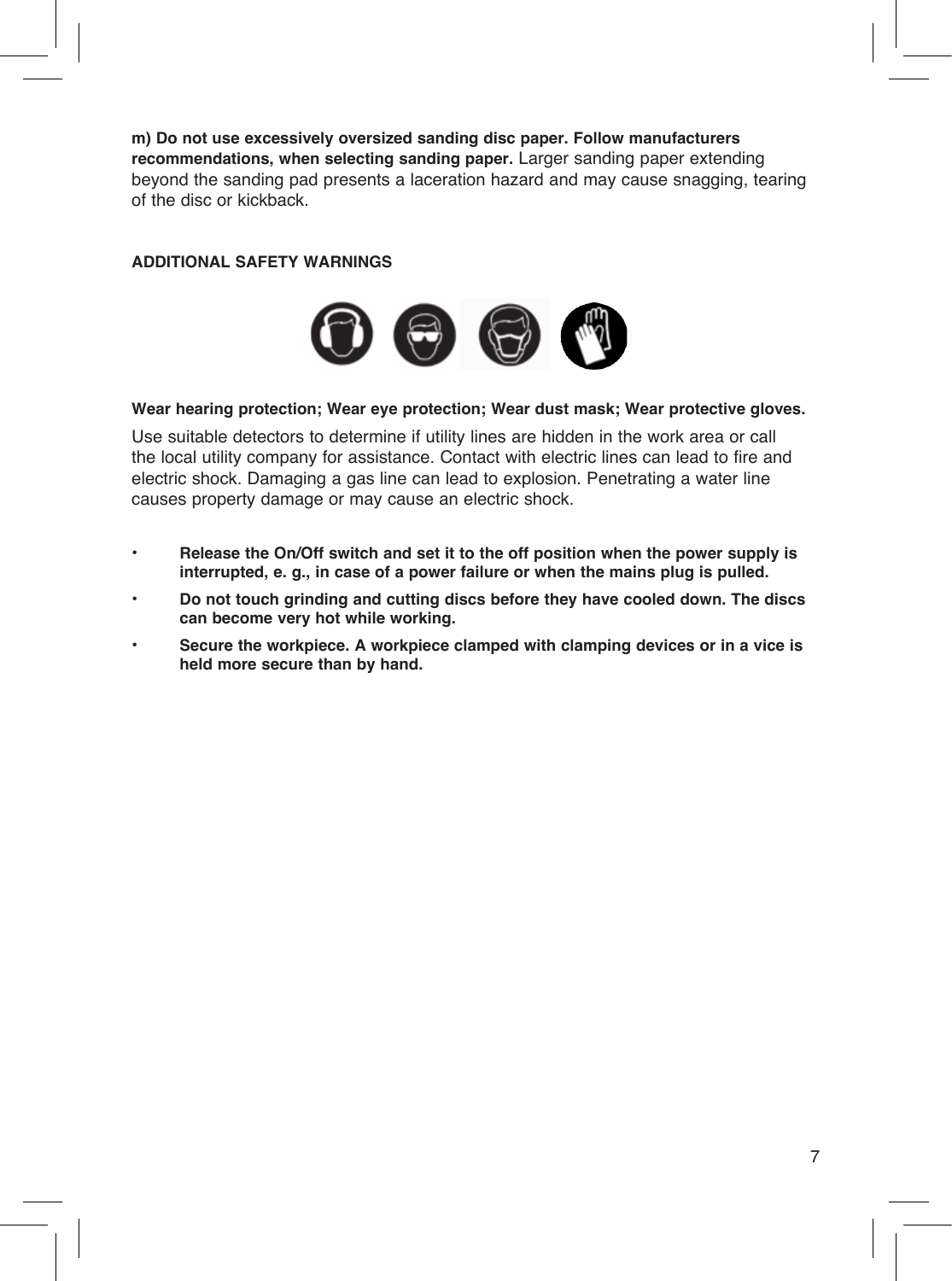### **Knowing your tool**

| <b>TECHNICAL SPECIFICATIONS:</b>         | Disc Bore Size:     | 9.5 <sub>mm</sub> |
|------------------------------------------|---------------------|-------------------|
| Max. Blade diameter: 50 mm               | Max. cutting depth: | $10 \text{ mm}$   |
| Max. RPM: 18,000 rpm @ extension spindle | Weight:             | 1.83 Kg           |
| Power: $5.8A \sim 700$ Watt              | Overall Length:     | 350mm             |
| Rating: 230-240V, AC, 50-60Hz            | Vibration emission: | 1.233 m/s2        |
| 120V, AC, 60Hz                           | Noise emission:     | 100.7 $dB(A)$     |

Model: MIN.FG.300.00 AU | MIN.FG.300.00.20 US | MIN.FG.300.00.40 UK | MIN.FG.300.00.20 EU AUST. APPROVAL SGSEA/120903 CE-Declaration of Conformity:

We declare under our sole responsibility that this product is in conformity with the CE Standards.

Note: text, diagrams and data are correct at time of printing. In the interests of continuous improvement of our products, technical specifications are subject to alteration without prior notice.

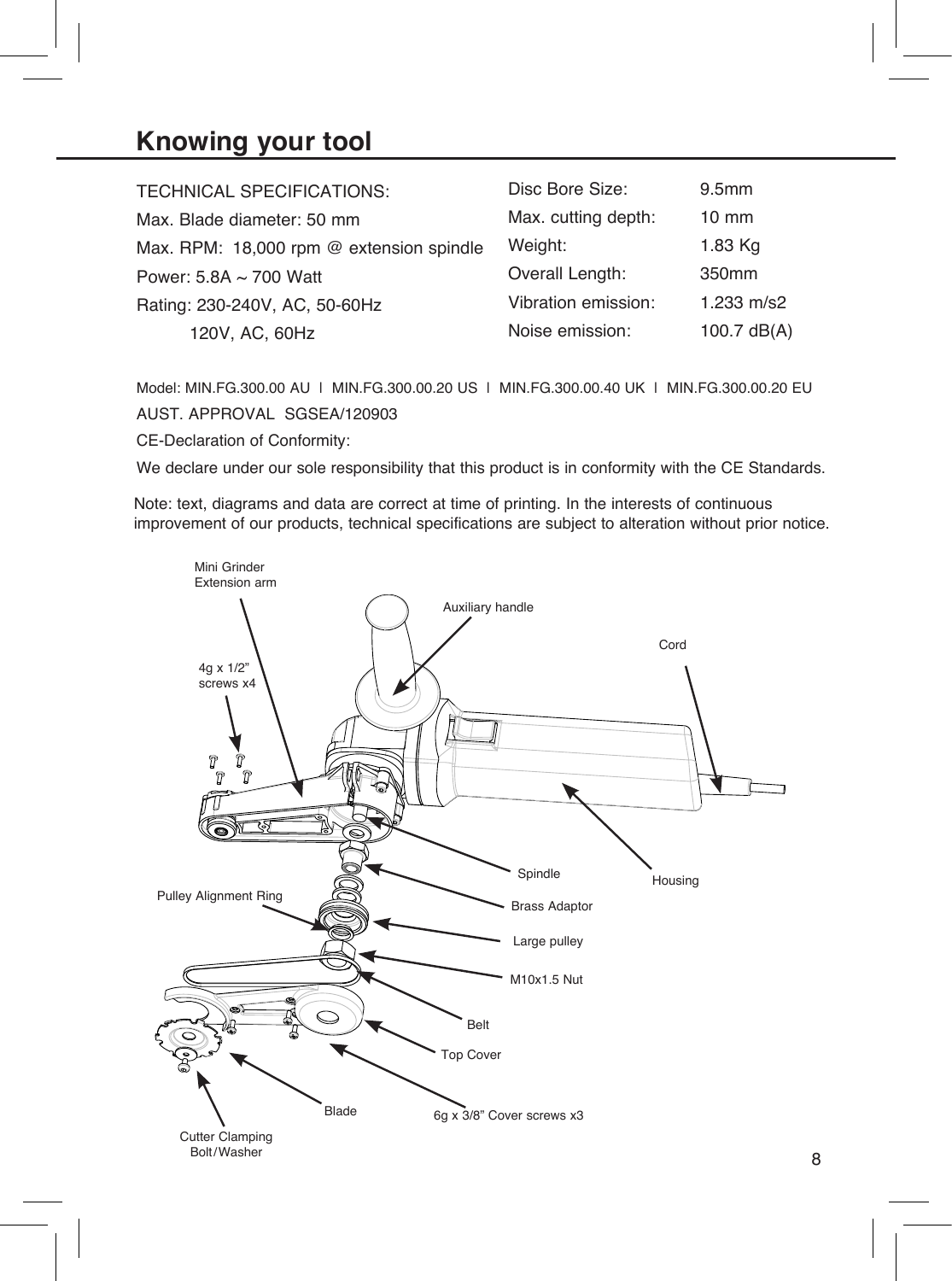### **KNOWING YOUR TOOL (CONT'D)**



### **UNPACKING AND ASSEMBLY**

1. Remove the Mini Grinder from its box. Inspect to ensure that no damage has occurred during shipping. If damaged, report to the retailer immediately.

2. Remove the auxiliary handle from the box and attach to the tool. (as shown in fig.1)

3.Ensure that the Mini Grinder extension arm is always fitted securely to the mounting plate. If loose, tighten the 3 screws that hold the Mini Grinder to the mounting plate on the tool body. as seen in fig.2.

4. The Mini Grinder is packaged with a Mini Woodcarver Blade fitted, ready for use. Ensure that the cutter clamping bolt is tightened fully. (as shown in fig.3)

5. Before plugging in, ensure that the on/off switch is in the OFF position.

6. WARNING: Do not run machine before attaching blade to avoid damage to belt.





Fig.3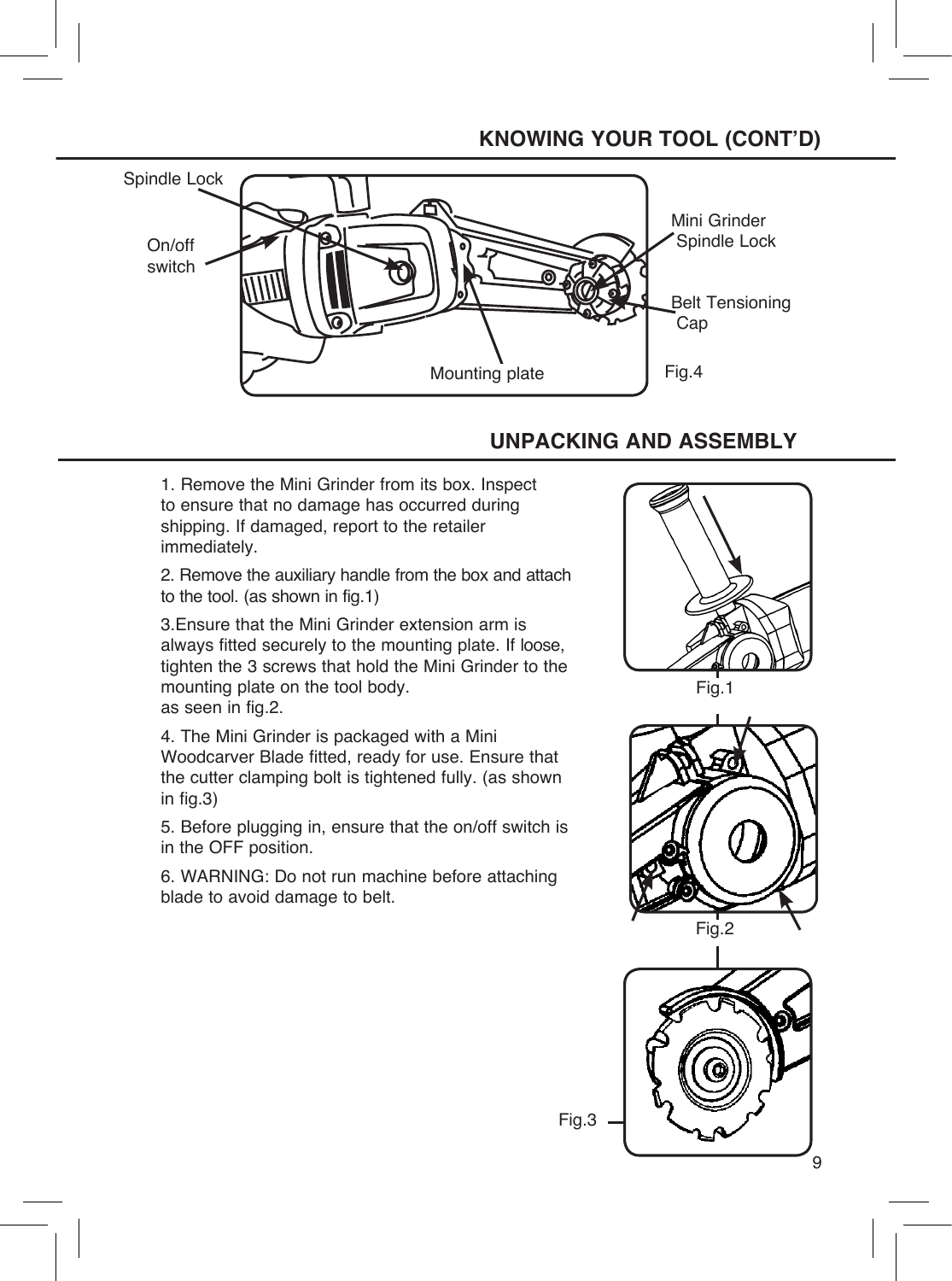#### BLADES

1. To change blades place a flat head screwdriver into the Mini Grinder spindle lock and hold (seen in fig .5) then unscrew the cutter clamping bolt by using the Allen key provided and remove blade ( as shown in fig 6)

2. Place new blade securely on the small pulley. Ensuring that the blade is sitting flat against the pulley.

3. Place top washer over blade and secure using the cutter clamping bolt ( as shown in fig 6) then tighten

#### **SANDERS**

To replace the blade with sanders follow step 1 to remove blade.

Insert HEXAGONAL BOLT into the mini sander keyway and wind into the Mini Grinder spindle in place of the cutter ( as shown in fig 7 ) using the screwdriver for securing.



Fig.7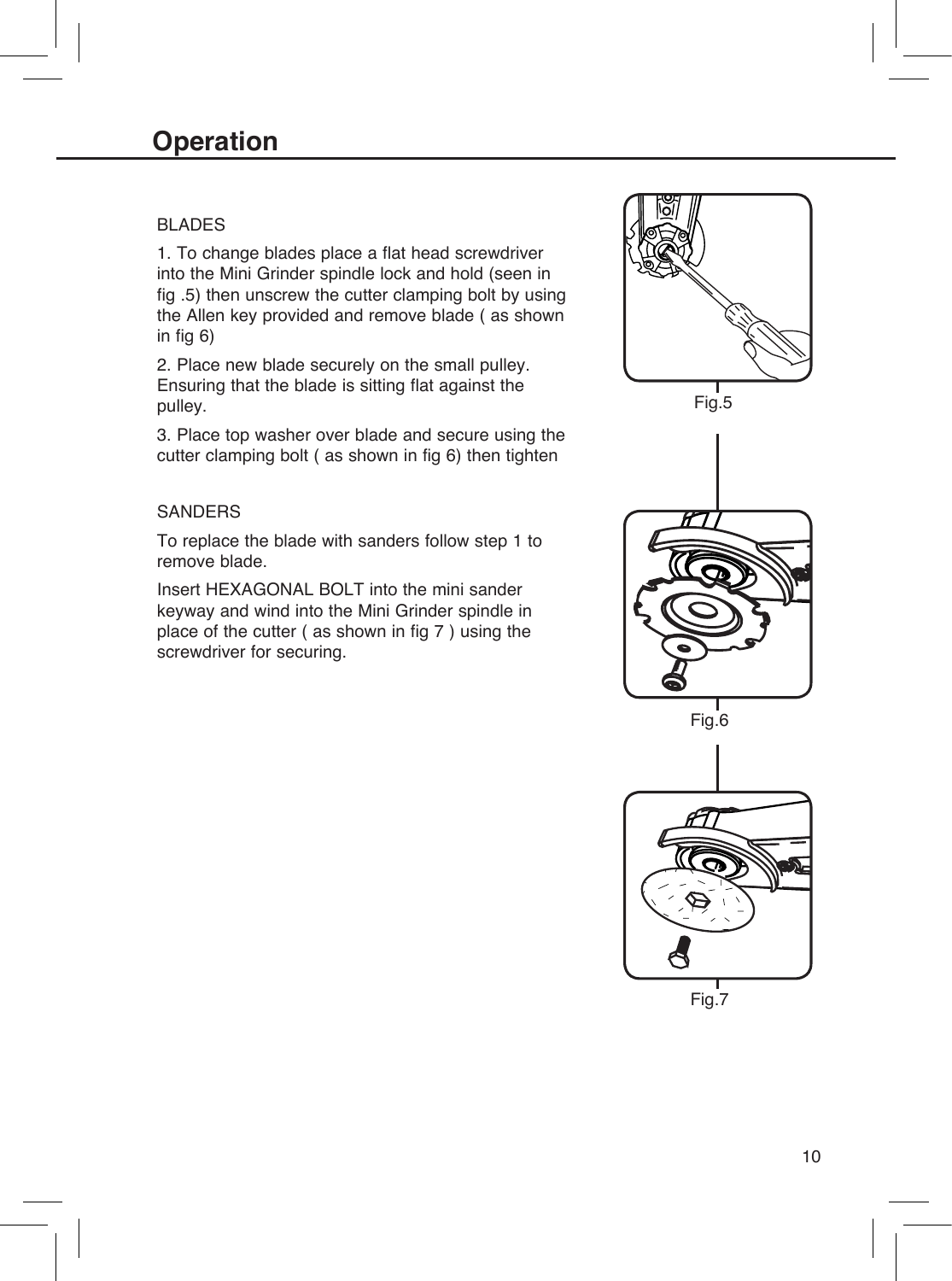## **Operation (cont'd)**

DIAMOND BLADE & MINI INDUSTRIAL BLADE

Required Step washer

**Step Washer**

To change blades with Diamond or Mini Industrial Blade follow step 1 as for BLADES on OPERATION ( page 7 ) to remove blade (seen in fig .5) then unscrew the cutter clamping bolt by using the Allen key provided and remove blade

( as shown in fig 6)

Fitting Instruction as below

(These instructions are identical for fitting the diamond blade)

**Step Washer**

There is a brass seating washer loosely fixed to the underside of this cutter. It positions the cutter forward to prevent collision with the inside face of the guard. Please ensure it is fitted on the correct side of the cutter as shown in the diagram.

( as shown in fig 10)







Fig.9



**Fig.10**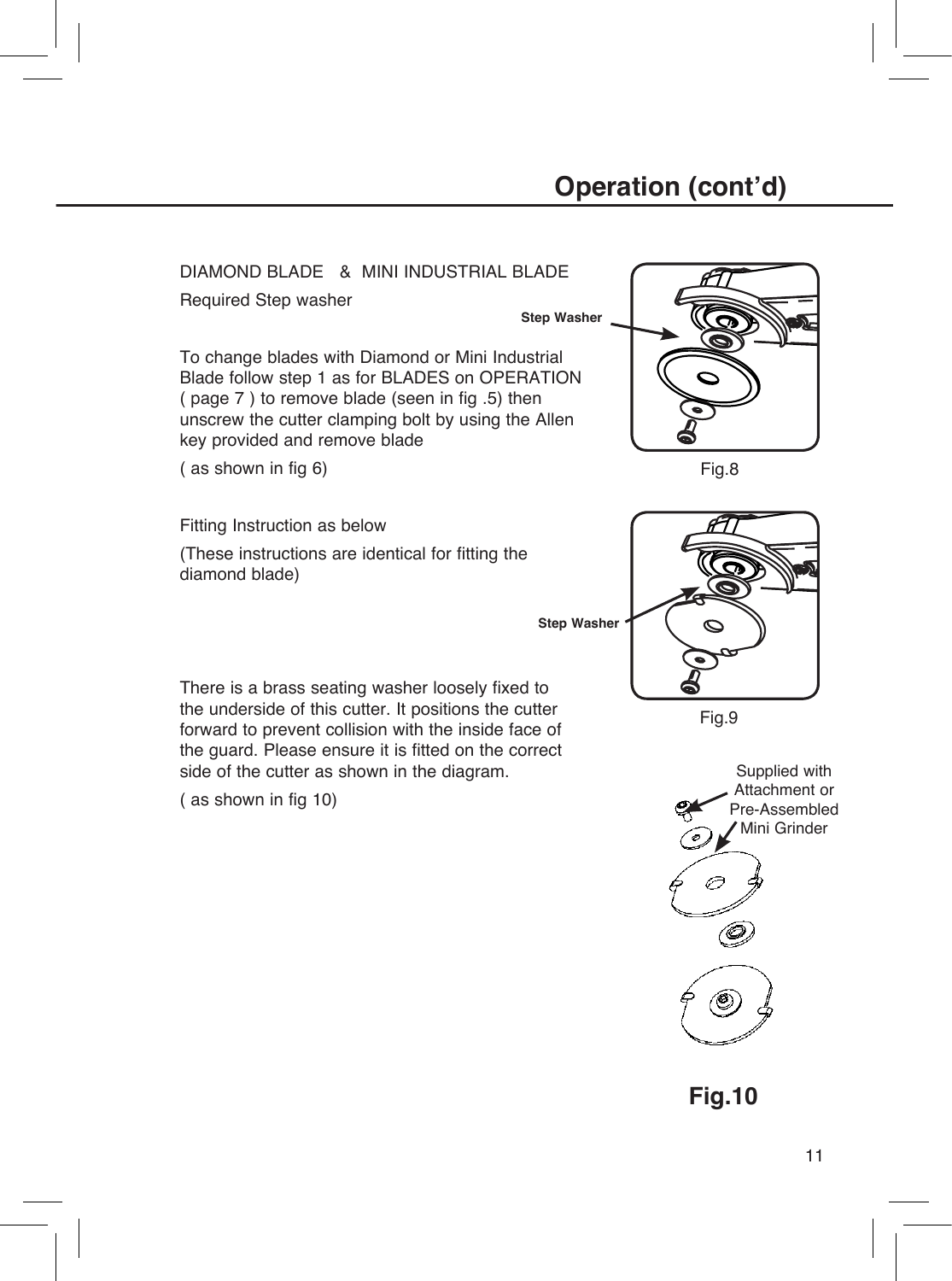**WARNING:** Always wear correct safety clothing, including ear, eye and lung protection.

• The Mini Grinder should always be used with two hands, placing the left hand on the auxiliary handle and the right on the tool body (as shown in fig. 11)



• Use the Mini Woodcarver Blade to cut or remove wood and plastics. The Mini Sanding Pads are for cleaning and sanding wood, plastics, metal, paint and much more. Use the diamond blade for cutting and recessing any masonry based material.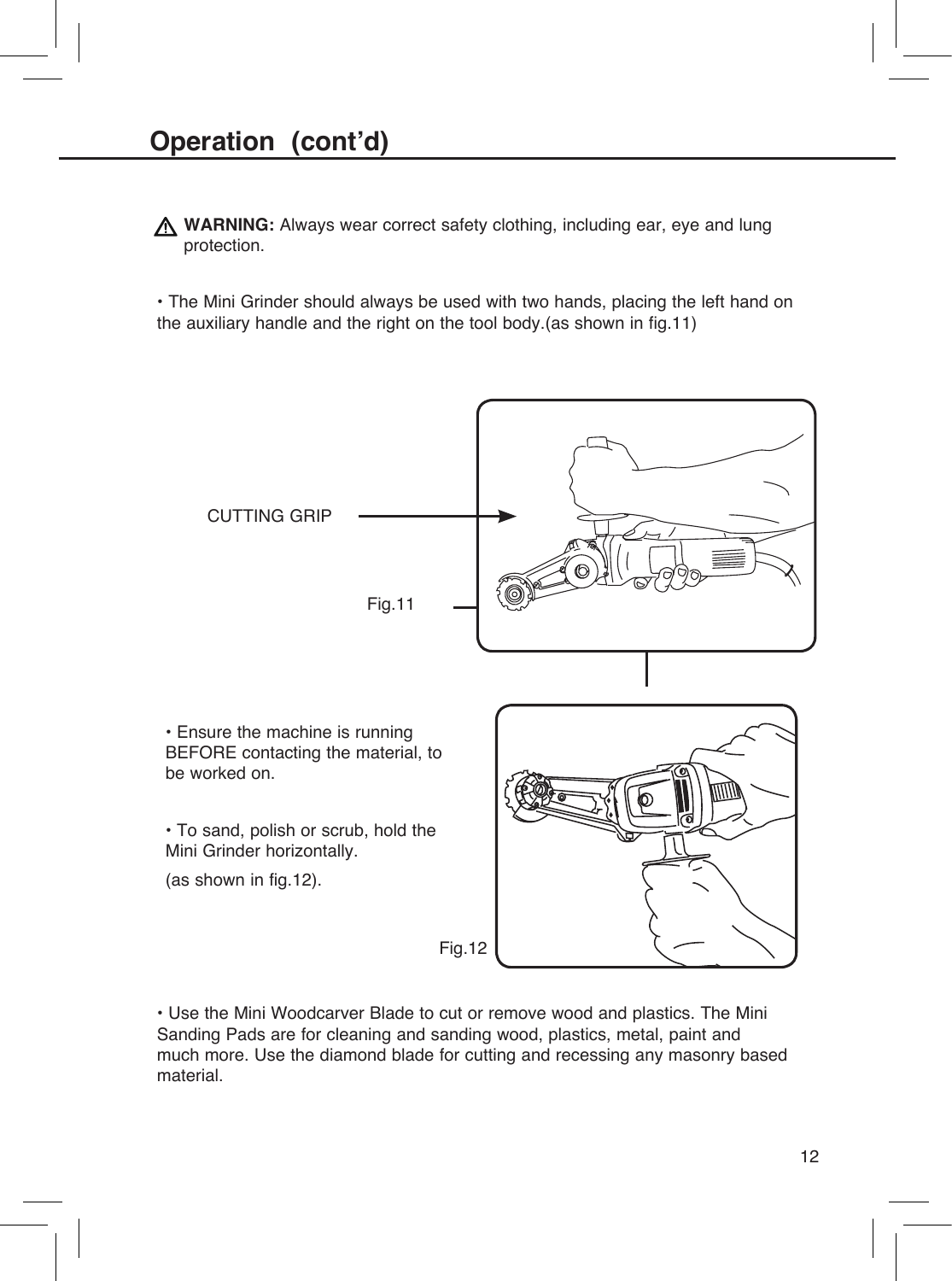To trench cut, hold the Mini Grinder vertically and simultaneously lower into the wood and pull towards you. (as shown in fig.13)

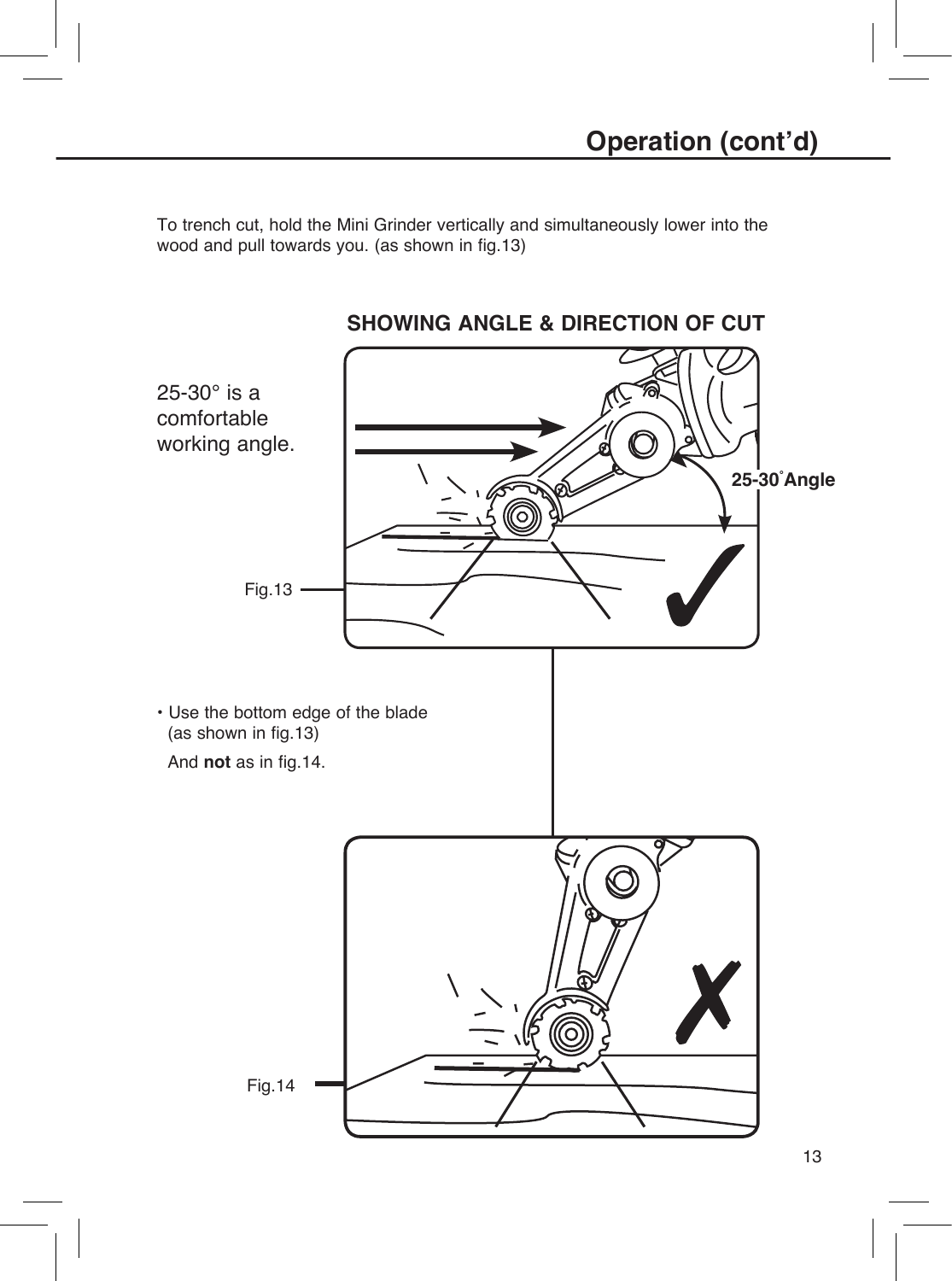### **BLADE SHARPENING - MINI WOODCARVER BLADE:**

1. Unplug the Mini Grinder.

2. Use a (5/32") or 4 mm round metal file (MIN. FG.002). When sharpening hold the file at 900 to the blade, keeping the file level.

(as shown in fig.15)



Fig.17

If so use a soft brush to remove any accumulated dust. To clean grills and switch



14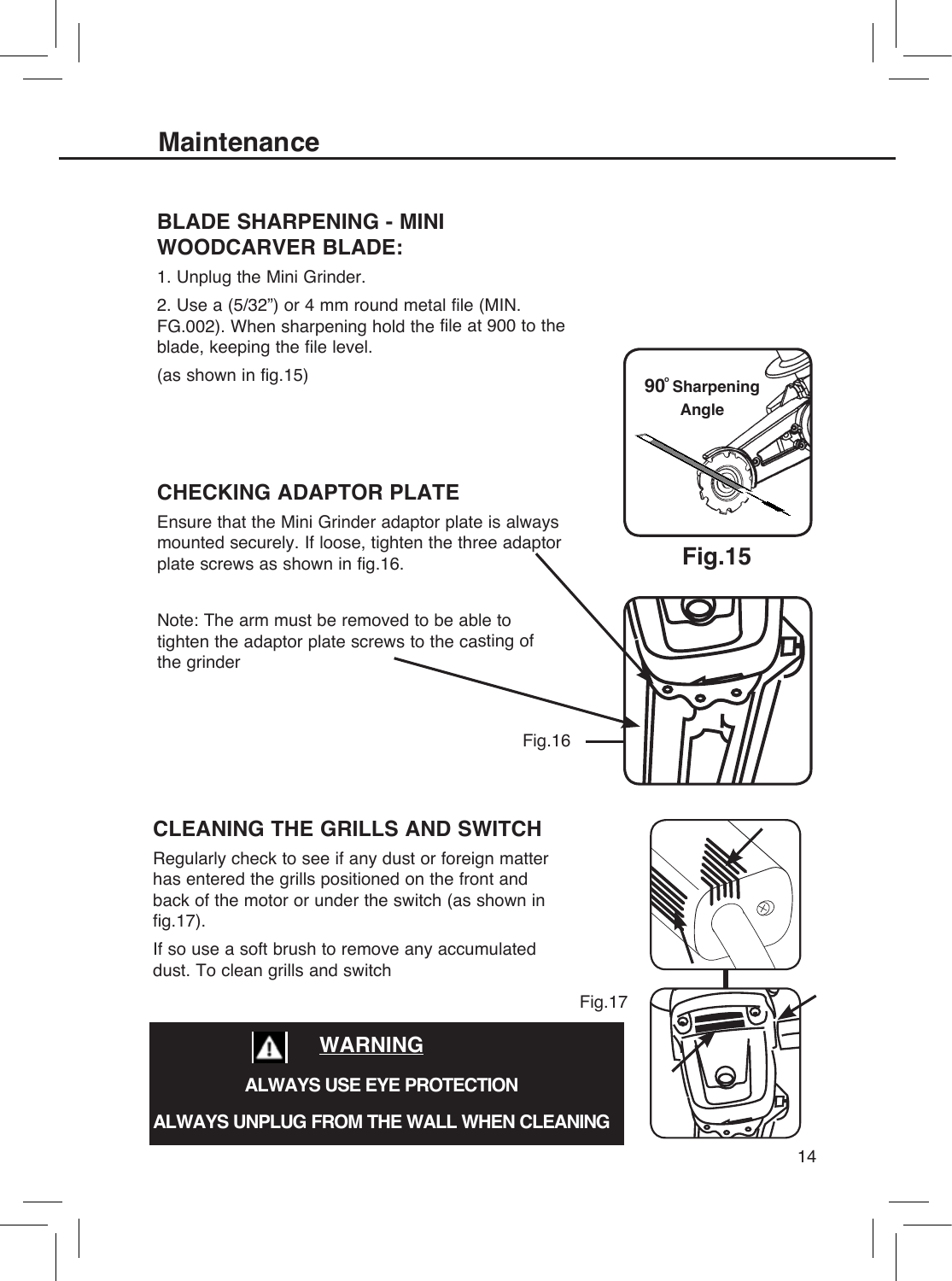### **TENSIONING OR REPLACING THE BELT**

- Unplug the Mini Grinder
- Remove the 4 belt tensioning cap screws (shown in fig. 18).

• To remove top cover , remove the 3 cover screws (see knowing your tool page 5) then slide cover back away from blade and lift off.

• Rotate tensioning cap Fig 18 to remove slack from the belt fig 19. The blade can be seen moving slightly when rotating the Belt tensioning cap.

• When tensioned secure with top cover screws.

#### **DO NOT OVER TENSION THE BELT**

If replacing the belt ensure that the "V" shape sides of the belt are on the inside (as shown in fig.20). Replacement belts (MIN.FG.003) are available through Arbortech Pty Ltd

(see address on back).

Note: clean surroundings with a soft cloth or small brush.

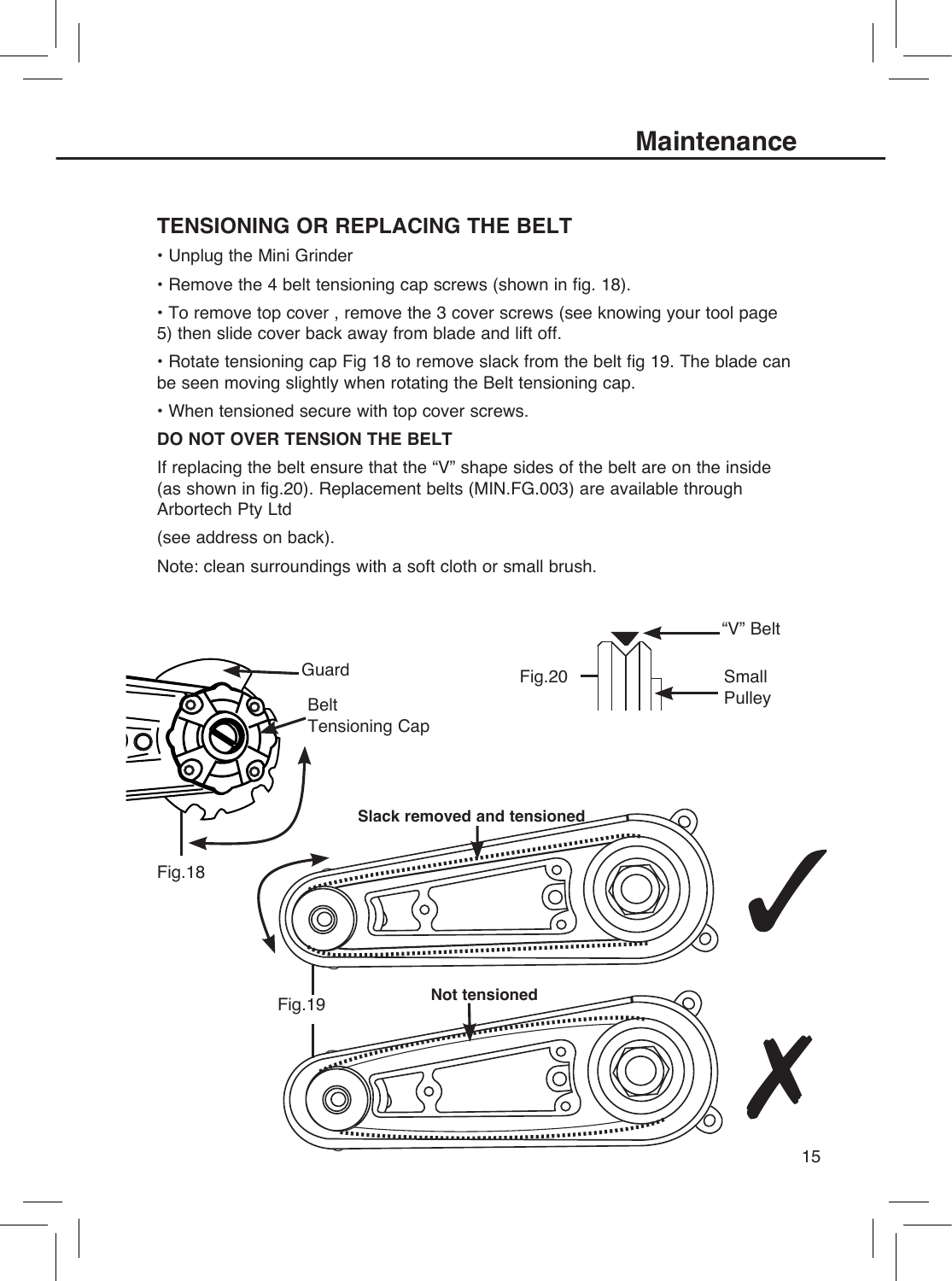### **Accessories & Spare Parts**

### **Accessories Available for the Mini Grinder**

- MIN.FG.001 Mini-Woodcarver Blades x 2
- MIN.FG.002 4mm Sharpening File
- MIN.FG.003 Replacement Pulley Belt
- MIN.FG.004 Bearing & Spindle Assembly
- MIN.FG.006 Mini-Sanders 4x assorted sanders
- MIN.FG.008 4 x 40 Grit Mini-Sanders
- MIN.FG.009 4 x 60 Grit Mini-Sanders
- MIN.FG.010 4 x 80 Grit Mini-Sanders
- MIN.FG.011 4 x 120 Grit Mini-Sanders
- MIN.FG.012 Mini Industrial Cutter
- MIN.FG.016 Mini Diamond Blade

Mini Wood Carver Blade

Sanding Disk

Mini-Industrial Blade

Diamond Blade







16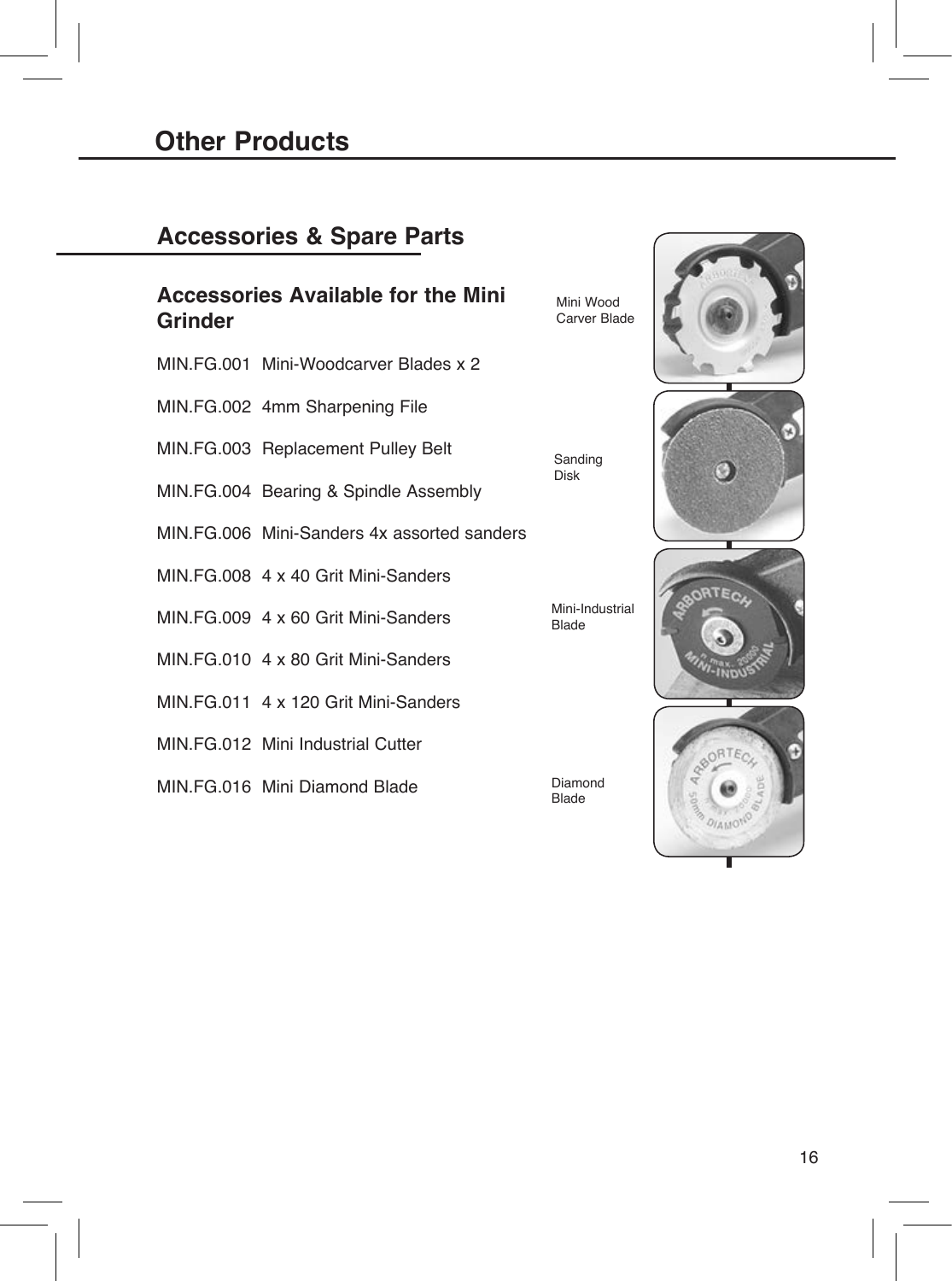|                  | Product                   | Features                                                                                                                                                                                                                                                                                                                   |  |
|------------------|---------------------------|----------------------------------------------------------------------------------------------------------------------------------------------------------------------------------------------------------------------------------------------------------------------------------------------------------------------------|--|
|                  | TURBO Plane™              | The Arbortech TURBO Plane™ is a<br>universal wood shaping blade that can be<br>used to create different shapes, profiles<br>and finishes. It can be used flat to create<br>large level surfaces, or used at angles<br>to provide shallow cuts for fine shaping,<br>planing and sculpting.                                  |  |
| TURRI            | <b>Mini TURBO™</b><br>Kit | The Arbortech Mini TURBOTM Kit is a<br>revolution in wood sculpting. This is an<br>ideal tool to be used freehand or with<br>quides and templates for accuracy.<br>Previously impossible cuts and shapes<br>are now possible. This is the perfect kit<br>for medium size sculpting projects from<br>go to finish.          |  |
| <b>IRBOShaEt</b> | TURBO Shaft™              | The TURBO Shaft™ provides detailed<br>freehand carving to perfectly combine<br>efficiency and exceptional control. The<br>unique new TURBO Shaft™ technology<br>is a versatile addition to any woodworkers<br>arsenal. Perfect for deep and narrow<br>profiles, detailed sculpting, letterwork,<br>template work and more. |  |
|                  | <b>Ball Gouge</b>         | The Ball Gouge can rapidly<br>hollow small concave surfaces in<br>woodworking projects. This 30mm<br>diameter ball-shaped cutter is ideal<br>for crafting smooth hollows in wooden<br>spoons, small bowls and is useful for<br>small to medium sculpting.                                                                  |  |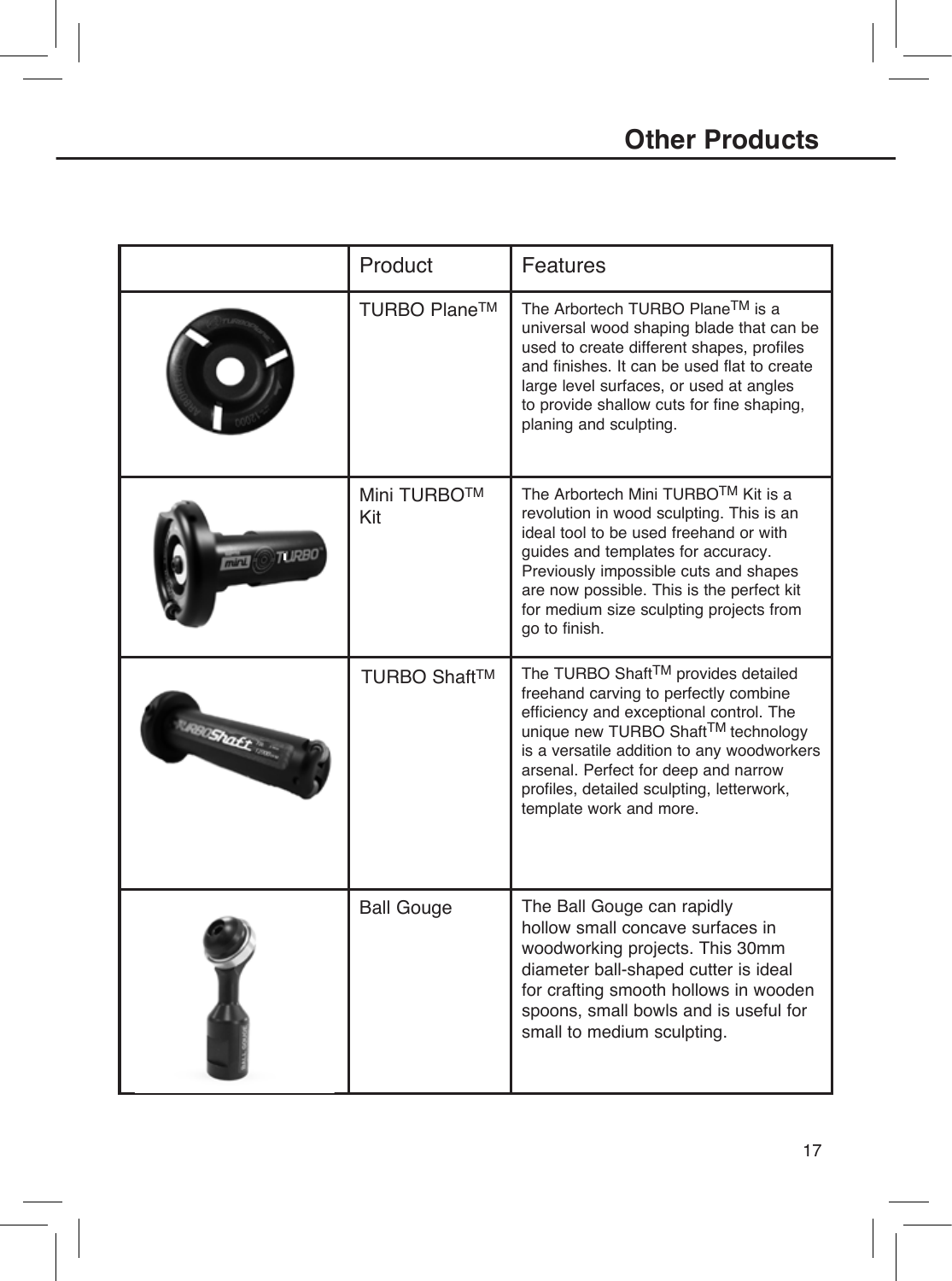### **Other Products**

| Product                                                        | Features                                                                                                                                                                                                                                                                                                                                                                                                         |  |
|----------------------------------------------------------------|------------------------------------------------------------------------------------------------------------------------------------------------------------------------------------------------------------------------------------------------------------------------------------------------------------------------------------------------------------------------------------------------------------------|--|
| Contour Sander                                                 | The Arbortech Contour Sander is a<br>revolutionary tool for sanding deep<br>profiles, contours and detail work. Areas<br>that previously could only be sanded by<br>hand can now be finished rapidly. The<br>random orbital sanding action combined<br>with the patented flexible backing pad<br>creates a perfect finish without scars,<br>scratches or blemishes.                                              |  |
| Power Chisel                                                   | The Power Chisel is the ultimate<br>woodworker's sidekick. You simply let<br>the motor do the work and quide the<br>chisel in whichever direction you prefer.<br>The Power Chisel does everything that<br>a traditional hammer and chisel will, only<br>easier and faster. The Power Chisel is<br>so safe and easy to use that it is suitable<br>for anyone to use, from kids to the<br>professional woodworker. |  |
| Industrial<br>Woodcarver                                       | The Industrial Woodcarver is our best<br>rotary carving blade. It is the smoothest<br>woodcarving blade available, and you will<br>never have to replace the blade due to<br>interchangeable and rotatable tungsten<br>teeth. It is recommended that the blade<br>is always used in conjunction with the<br>Arbortech Pro Guard.                                                                                 |  |
| <b>Trade Blade</b><br>(Known as TUFF CUT<br>in Europe and USA) | The Trade Blade is the trades person<br>and DIY dream. Its resharpenable<br>tungsten carbide teeth promise long life<br>and unrivalled cutting performance. It is<br>designed for straight cuts and carving<br>through the toughest of materials, from<br>dirty wood with embedded nails to<br>aluminium.                                                                                                        |  |